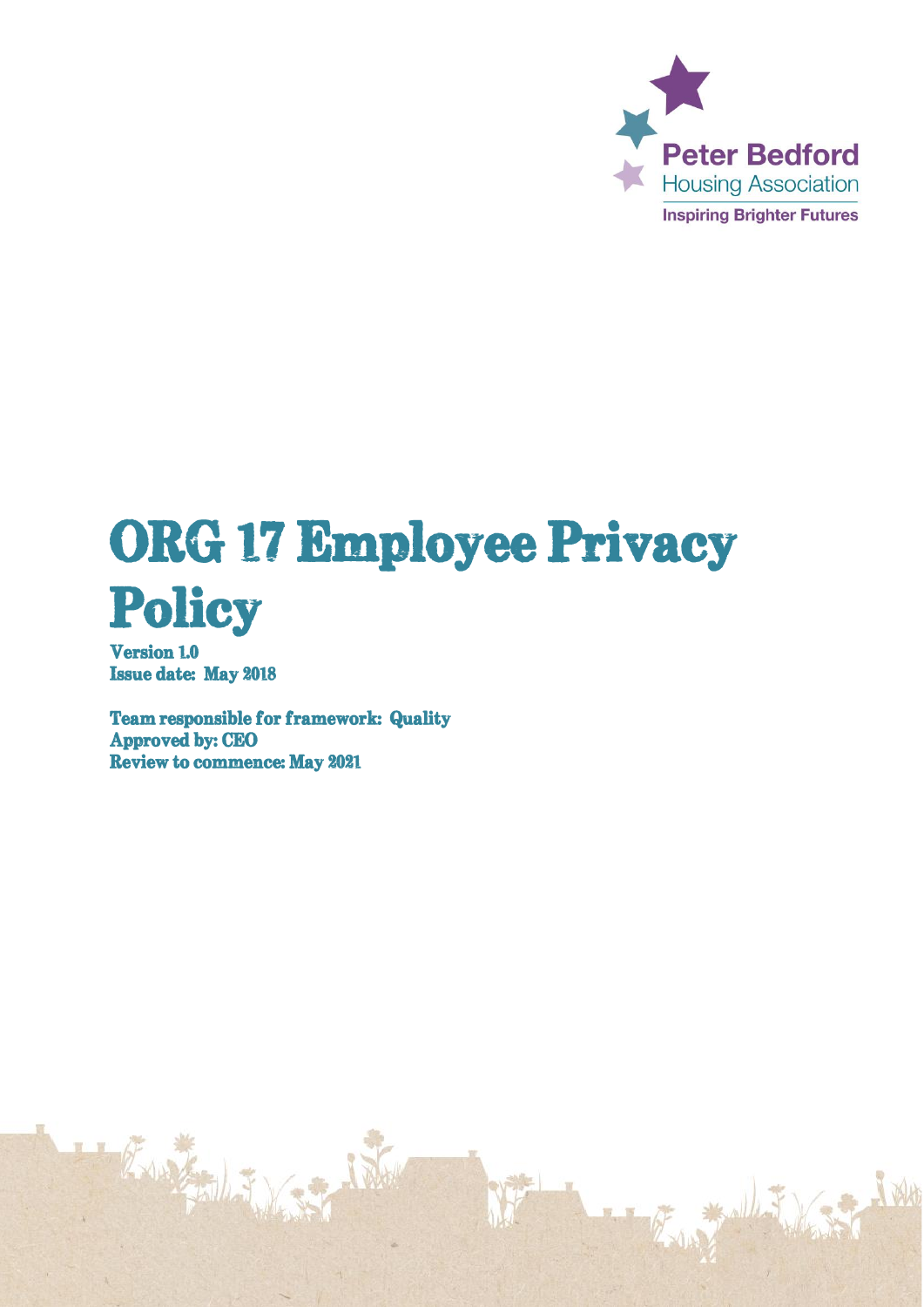# **Contents Page**

|   | Policy                                |  |
|---|---------------------------------------|--|
|   | Purpose                               |  |
| 3 | What we collect                       |  |
| 4 | Controlling your personal information |  |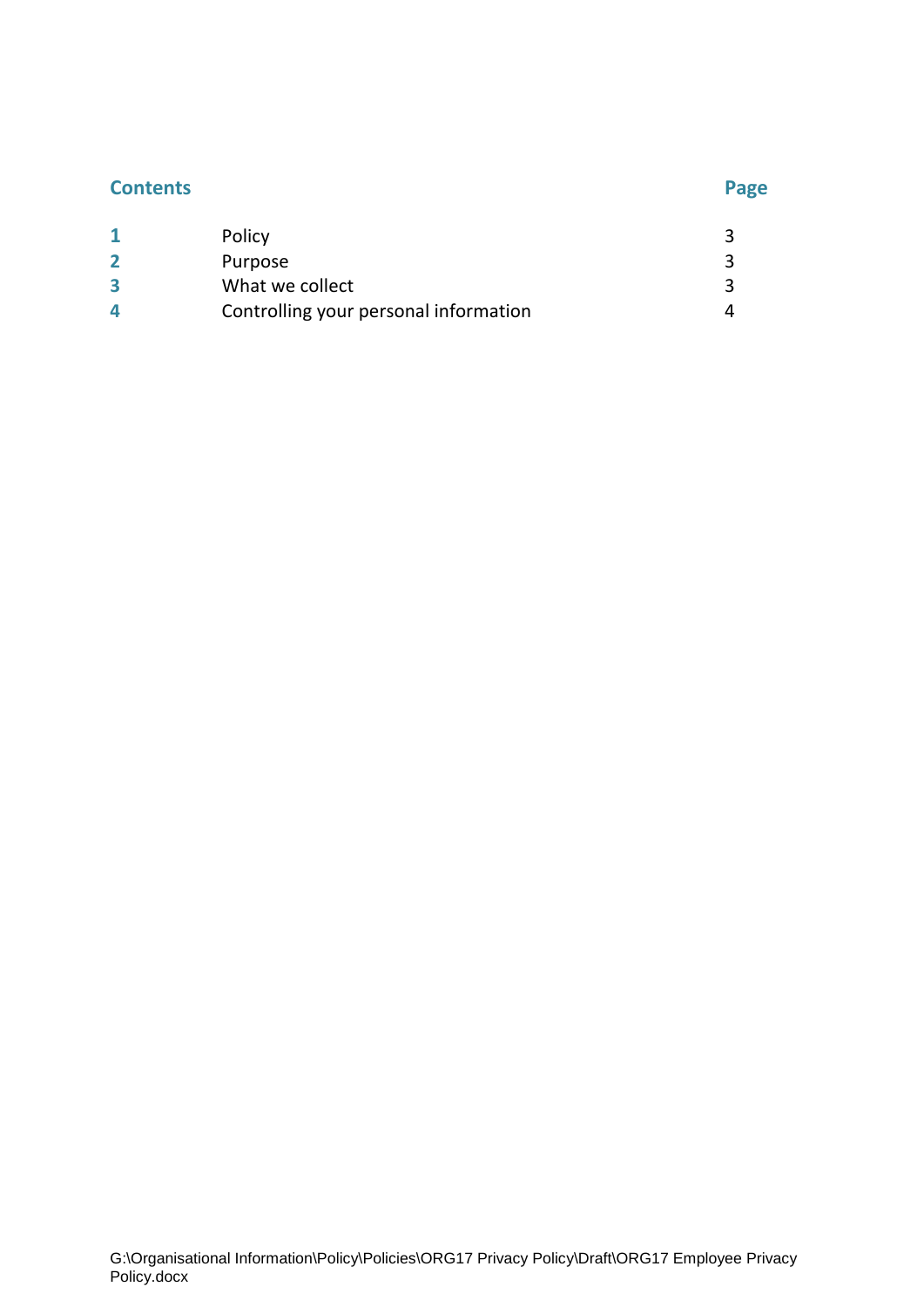### **1.0 Policy**

- 1.1 This Employee privacy policy sets out how Peter Bedford HA uses and protects any information that you give to PBHA when you apply or during your employment.
- 1.2 PBHA is committed to ensuring that your privacy is protected. Should we ask you to provide certain information by which you can be identified when we employ you, then you can be assured that it will only be used in accordance with this Employee Privacy Policy.
- 1.3 This policy complies with the General Data Protection Regulations 2016.
- 1.4 PBHA may change this policy from time to time by updating this page. You should check this page from time to time to ensure that you are happy with any changes.

#### **2.0 Purpose**

- 2.1 We are committed to ensuring that your information is secure. In order to prevent unauthorised access or disclosure, we have put in place suitable physical, electronic and managerial procedures to safeguard and secure the information we collect online.
- 2.2 We will comply with the 6 principles of data protection embedded in the GDPR 2016
	- Lawfulness, fairness and transparency
	- Purpose limitation
	- Data minimization
	- Accuracy
	- Storage for a limited time
	- Integrity and confidentiality
- 2.3 As the Data Controller, PBHA will be accountable and responsible for complying with the above data protection principles.

#### **3.0 What we collect**

3.1 We collect the following information on employees: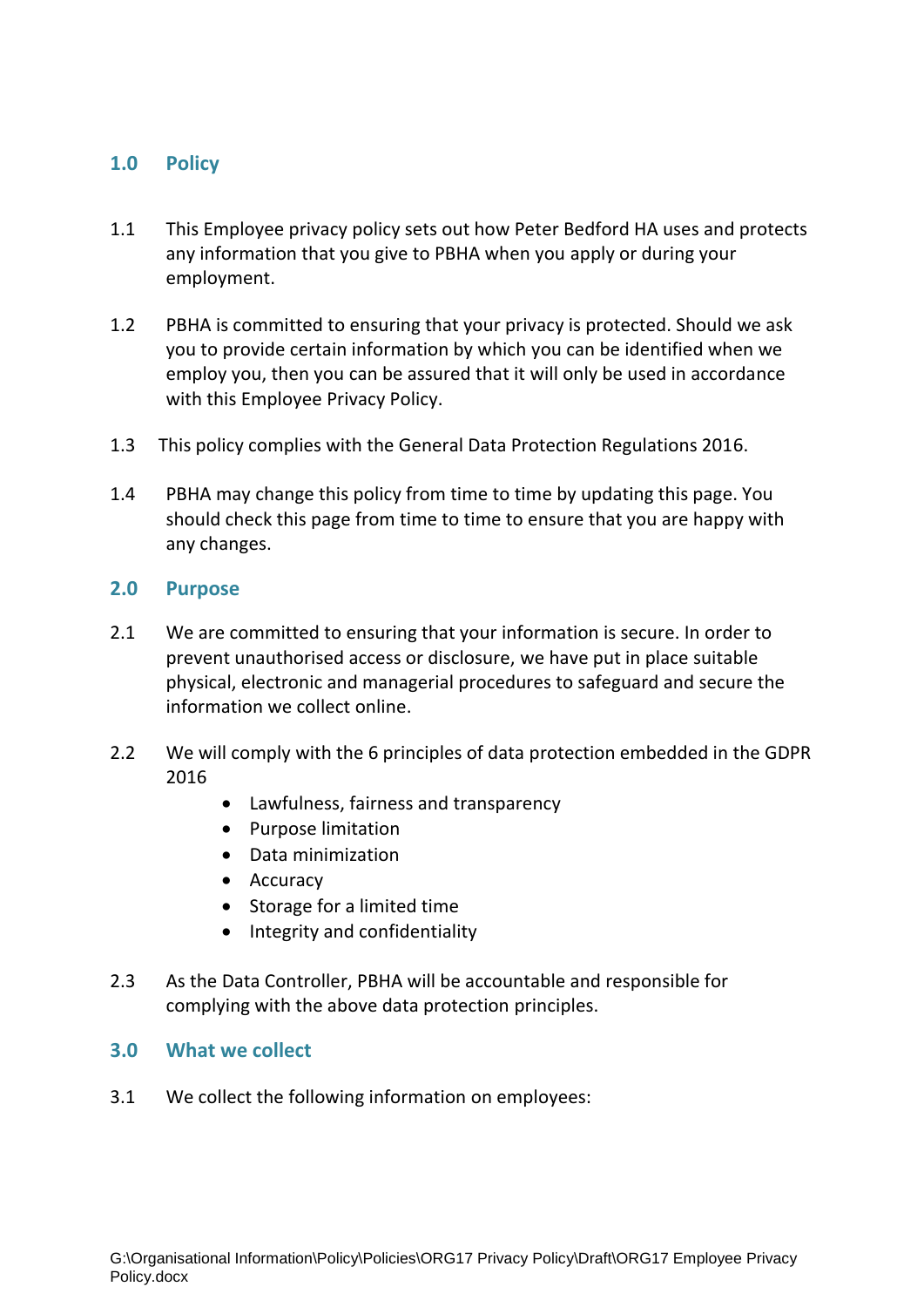- To comply with Legal obligations (name, address, NI number, P45, tax, pensions, immigration status)
- To protect the vital interests of the individual (emergency contacts and next of kin)
- To carry out a task in the public interest (to pass to police or emergency services in an emergency or where a crime may have been committed, or where PBHA is carrying out a public service contracted by a public body eg supported housing contract)
- To perform obligations within a contract with you or to take steps to enter into a contract eg an employment contract, health information, bank details
- We will rely on consent to store diversity information (anonymised) and health initiatives. Information will be voluntarily given by the data subject.
- 3.2We will retain CVs we receive from prospective employees for a maximum of six months.
- 3.3We gather information which is proportionate and relevant on volunteers and shareholders as PBHA is a not for profit body with a philosophical aim.
- 3.4We will process information where necessary for occupational health or assessing the work capability of the employee.

## **4.0 Controlling your personal information**

- 4.1 You may choose to restrict the collection or use of your personal information where we ask for your consent, for instance when gathering equality information such as sexuality or ethnicity, or when taking part in voluntary health promotion activities, or receiving pay slips to your personal email address.
- 4.2 We will not sell, distribute or lease your personal information to third parties unless we have your permission or are required by law to do so. We may use your work email address to send you promotional information about third parties which we think you may find interesting such as the Employee Assistance Programme.
- 4.3 You may request details of personal information which we hold about you under the General Data Protection Regulations 2016. If you would like a copy